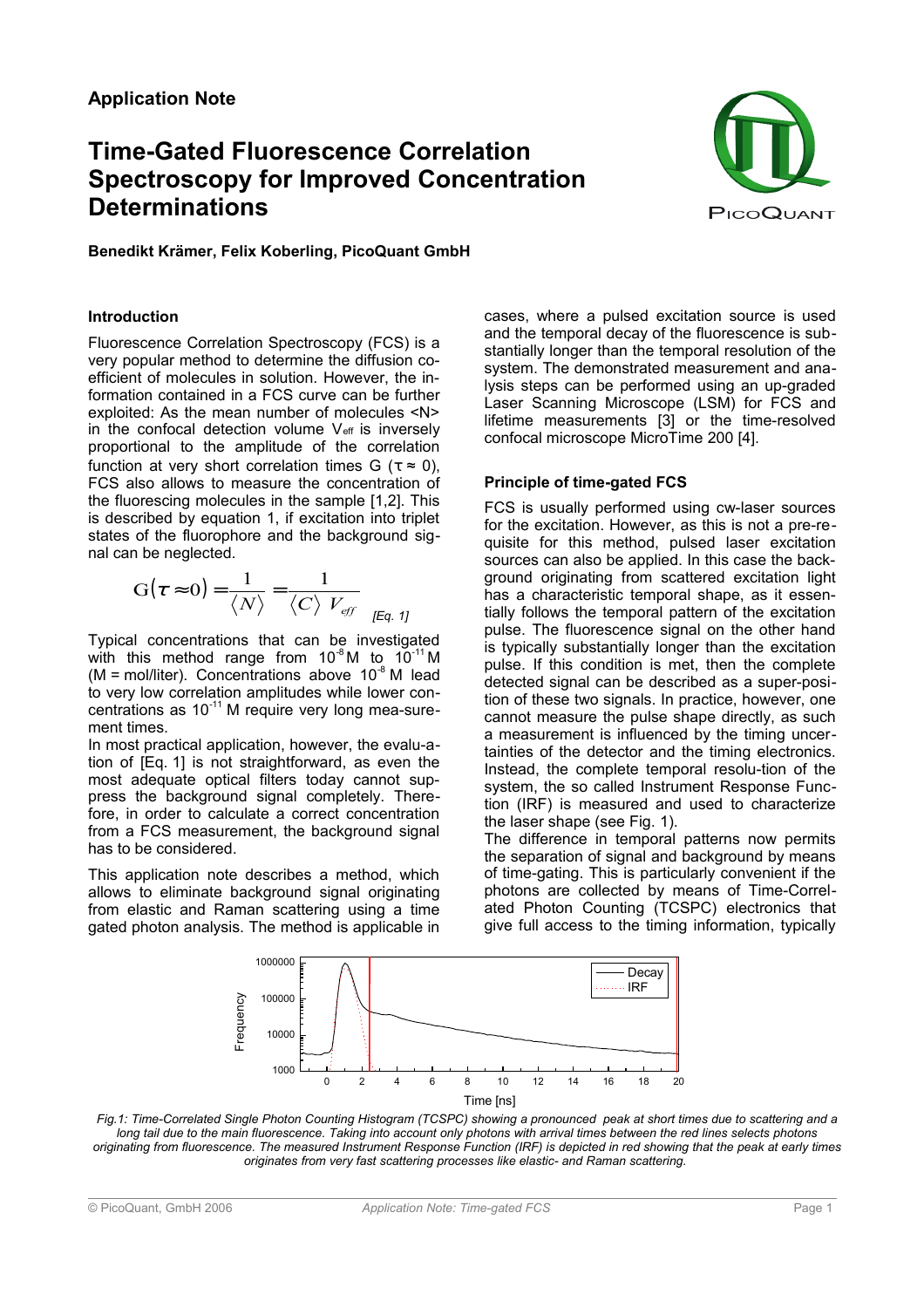with picosecond resolution. The time-gate is chosen to start at the point where the amplitude of the excita-tion pulse has decreased substantially, but fluo-rescence is still at a high level. Only photons within the temporal limits of the time-gate are used for the FCS calculation, which allows concentration mea-surements free of artefacts caused by elastic and Raman scattering.

#### **Experimental details**

The experiment was performed on a Micro-Time 200 confocal microscope [3]. The sample consists of a  $3\times10^{-10}$  M aqueous solution of Atto 488 (www.atto-tec.com). The dye was exci-ted with a LDH-P-C-470 pulsed picosecond diode laser operated at 40 MHz. Narrow band clean-up filters ensured that no parasitic light reached the sample. The fluorescence was detected confocally after a 500 nm longpass filter blocking the excita-tion wavelength with an optical density of 6 orders of magnitude. In order to suppress influences from afterpulsing, which is typically observed with Single Photon Avalanche Diodes (SPAD), the fluorescence light was split with a 50/50 beam splitter cube onto two SPADs (SPCM-AQR-14, Perkin Elmer Inc.) and cross correlation analysis was applied. The high numerical aperture apochromatic water immersion objective (60x, NA 1.2, Olympus) along with the 50 µm confocal pinhole resulted in a confocal detection volume of 0.5 femtoliter. The confocal detection volume was calculated using TetraSpec beads (Molecular Probes) with a diameter of 100 nm immobilized on a cover glass and



*Fig. 2: Time trace of Atto 488 molecules diffusing through the confocal detection volume. No time gating was applied.*





the measured point spread function was appro-ximated with a three dimensional Gaussian function.<br>The fluorescence was detected applying The fluorescence was detected Time- Correlated Single Photon Counting (TCSPC) with the TimeHarp 200 PCI-board. The data was stored in the Time-Tagged Time-Resolved Mode (TTTR), which allows to record every detected pho-ton with its individual timing and detection channel information [5]. The presented measurement was performed 10 um deep in the solution with a total acquisition time of 10 minutes.

#### **Results**

The MicroTime 200 software offers several possi-bilities to display and analyze the acquired TTTR raw data. For a first visualisation the single photon data of the two detector channels was summed up in bins of 1 ms, resulting in the time trace shown in Fig. 2.

The time trace exhibits photon bursts originating from single fluorophores diffusing through the laser focus but also a distinct background signal contribution. Applying the time-gate as shown in Fig. 1, results in a time trace with strongly reduced background as can be seen in Fig. 3 - the signal to noise ratio is increased by more than a factor of three. The calculated cross correlation from the raw data yields the curve shown in Fig. 4 - the correlation amplitude at short lag times cor-responds to  $G(0) \approx 0.8$ . In contrast, by applying the time-qate, the value of the cross correlation at short lag times increases to  $G(0) \approx 7$  (see Fig. 5). This value is around nine times higher compared to the value



*Fig. 3: Time trace of Atto 488 molecules using the time gate displayed in Fig. 1. A significant background reduction is visible . The signal to noise ratio increased by more than 3 times.* 



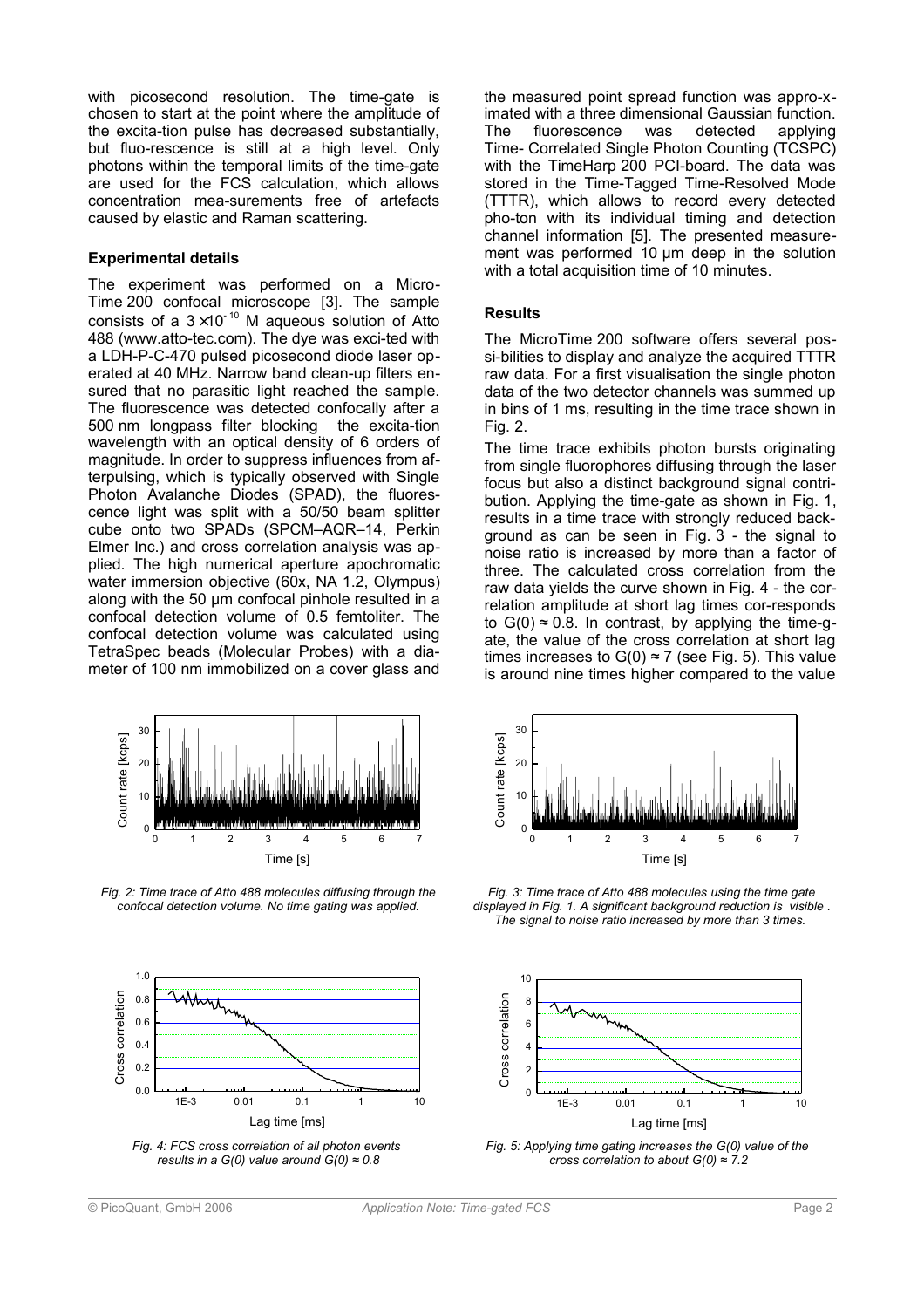without time-gating. Using equation (1), the value of  $G(0) \approx 7$  leads to a concentration of 0.27 molecules per femtoliter or  $4.5 \times 10^{-10}$  M, which corresponds nicely to the predicted concentration of the solution of  $(3 \pm 2) \times 10^{-10}$  M, that was indepen-dently determined by absorption measurements and following dilution steps.

## **Discussion**

With time-gated FCS even very low concentrations of the dye Atto 488 could be measured in the presence of a high background level. Essentially, the background level present during the data collection changes only the amplitude of the correlation curve as predicted by theory [6]. Multiplying the graph of Fig. 4 with a factor of 8.85 leads to a curve very similar to the graph in Fig. 5 as can be seen in Fig. 6:



*with the original correlation curve after multiplication with a factor of 8.85.*

In principle, this factor can also be calculated using the mean count rate for both detectors originating from the fluorescence and the mean count rate for the background, which can e.g. be measured in a separate experiment investigating only the liquid used for the dilution of the sample. However, separate experiments with the pure solvent are often not possible (e.g. in living cells).

The correlation at short lag times G(0) is not inde-pendent from the setting of the time-gate. The cor-relation between the start position of the time gate and the G(0) value is shown in Fig. 7.

As can bee seen, a maximum is reached after 2.3 ns, indicating the best signal to noise ratio of the collected fluorescence data. At later times the signal to noise ratio and in consequence the G(0) value are decreasing, since photons originating



*Fig. 7: Correlation of the G(0) value of the fluorescence correlation curve as a function of the start of the time gate.* from fluorescence are gated out in a greater amount with respect to photons stemming from the background. As a rule of thumb, one can state that the starting point of the time gate should be set at a time where the IRF has decreased considerably – at least around three orders of magnitude.

However, there are some experimental conditions in which the background signal is not entirely due to scattering, but can also include e.g. autofluorescence with a long fluorescence lifetime. In those cases time-gating will not allow to discriminate the signal completely from the background. Alternative-ly, the method of Fluorescence Lifetime Correlation Spectroscopy (FLCS) as developed by Jörg Enderlein can be employed and allows to separate the FCS curve of the desired fluorescence from the underlying background, provided that both have sufficiently different decay times [7, 8].

#### **Conclusion**

The presented results show how time-gated FCS can be used to remove background signal origina-ting from elastic scattering and Raman contri-butions, provided that the temporal patterns of both signals are substantially different. This procedure allows a quantitative concentration measurement with FCS even in the presence of background. The procedure is easy and fast applicable and relies on pulsed excitation sources and TCSPC for data acquisition.

## **Further Applications of time-resolved FCS:**

Using the information obtained by the TCSPC histogram even more powerful evaluations can be done, e.g. to separate two FCS curves of different dyes in a mixture [7, 8]. Benda et. al. used for this experiment a Zeiss confocal microscope with the PicoQuant LSM upgrade kit for confocal scanning microscopes [8]. Another application allows to correct for afterpulsing of photomultipliers (PMTs) and avalanche single photon diodes (SPADs) [9] without the need to do a cross correlation, which requires at least two detectors.

#### **Other general applications for FCS measurements include:**

- Determination of diffusion coefficients in liquids or biological samples like living cells
- Measurement of concentrations
- Molecular brightness measurements
- Determination of the population of triplet states
- Confocal volume measurements using test samples with known concentration and diffusion coefficients
- Observation of kinetic parameters of chemical or photophysical reactions and conformational changes